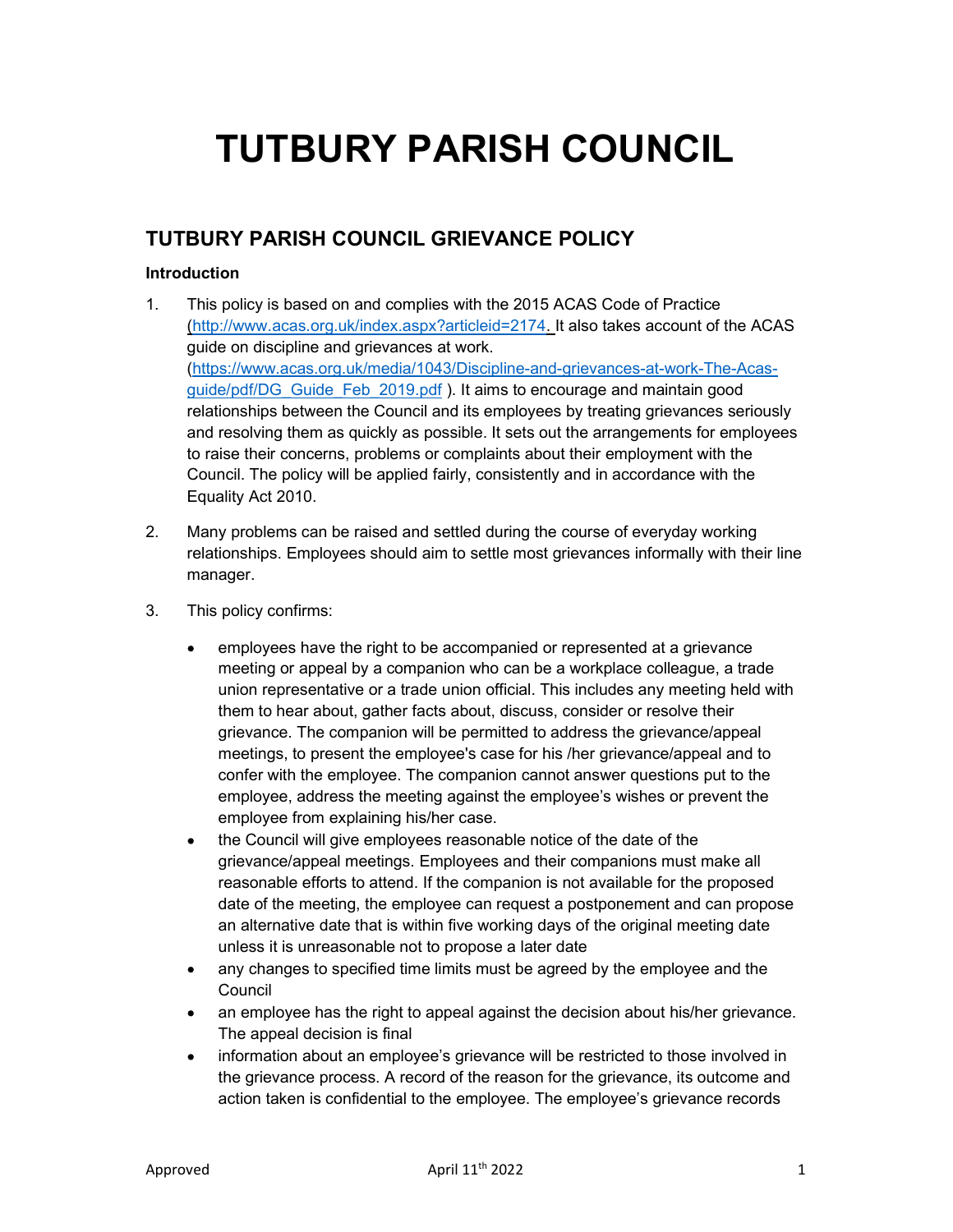will be held by the Council in accordance with the General Data Protection Regulation (GDPR)

- audio or video recordings of the proceedings at any stage of the grievance procedure are prohibited, unless agreed by all affected parties as a reasonable adjustment that takes account of an employee's medical condition
- if an employee who is already subject to a disciplinary process raises a grievance, the grievance will normally be heard after completion of the disciplinary procedure
- if a grievance is not upheld, no disciplinary action will be taken against an employee if he/she raised the grievance in good faith
- the Council may consider mediation at any stage of the grievance procedure where appropriate, (for example where there have been communication breakdowns or allegations of bullying or harassment). Mediation is a dispute resolution process which requires the consent of affected parties
- Employees can use all stages of the grievance procedure If the complaint is not a code of conduct complaint about a councillor. Employees can use the informal stage of the council's grievance procedure (paragraph 4) to deal with all grievance issues, including a complaint about a councillor Employees cannot use the formal stages of the council's grievance procedure for a code of conduct complaint about a councillor. If the complaint about the councillor is not resolved at the informal stage, the employee can contact the monitoring officer of [[ ] council] who will inform the employee whether or not the complaint can be dealt with under the code of conduct. If it does not concern the code of conduct, the employee can make a formal complaint under the council's grievance procedure (see paragraph 5)
- If the grievance is a code of conduct complaint against a councillor, the employee cannot proceed with it beyond the informal stage of the council's grievance procedure. However, whatever the complaint, the council has a duty of care to its employees. It must take all reasonable steps to ensure employees have a safe working environment, for example by undertaking risk assessments, by ensuring staff and councillors are properly trained and by protecting staff from bullying, harassment and all forms of discrimination
- If an employee considers that the grievance concerns his or her safety within the working environment, whether or not it also concerns a complaint against a councillor, the employee should raise these safety concerns with his or her line manager at the informal stage of the grievance procedure. The council will consider whether it should take further action in this matter in accordance with any of its employment policies (for example its health and safety policy or its dignity at work policy) and in accordance with the code of conduct regime

### Informal grievance procedure

4. The Council and its employees benefit if grievances are resolved informally and as quickly as possible. As soon as a problem arises, the employee should raise it with his/her manager to see if an informal solution is possible. Both should try to resolve the matter at this stage. If the employee does not want to discuss the grievance with his/her manager (for example, because it concerns the manager), the employee should contact the Chairman of the staffing committee or, if appropriate, another member of the staffing committee. If the employee's complaint is about a councillor, it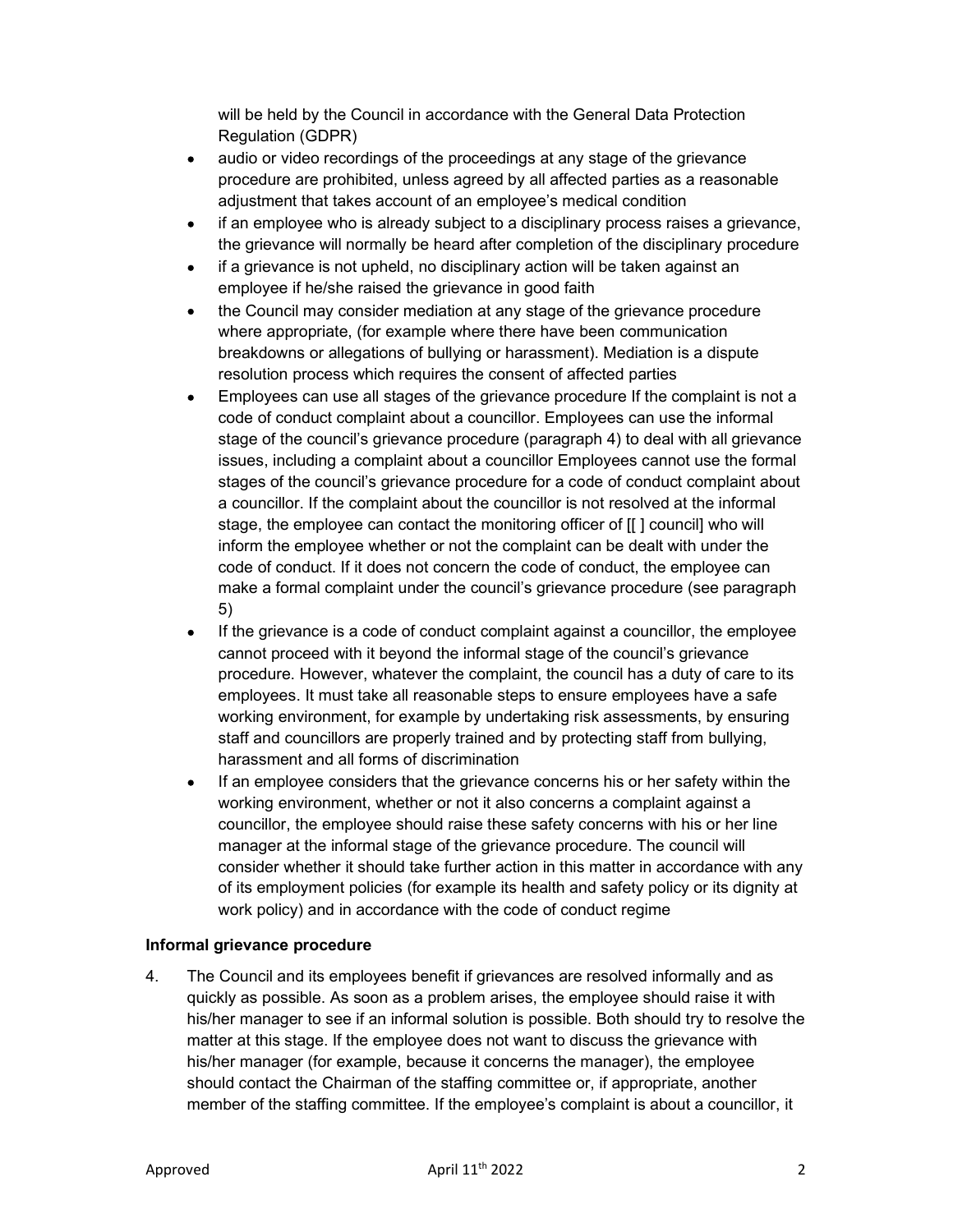may be appropriate to involve that councillor at the informal stage. This will require both the employee's and the councillor's consent.

# Formal grievance procedure

- 5. If it is not possible to resolve the grievance informally and the employee's complaint is not one that should be dealt with as a code of conduct complaint (see above), the employee may submit a formal grievance. It should be submitted in writing to the Chairman of the staffing committee.
- 6. The staffing committee will appoint a sub-committee of three members to hear the grievance. The sub-committee will appoint a Chairman from one of its members. No councillor with direct involvement in the matter shall be appointed to the subcommittee.

# Investigation

- 7. If the sub-committee decides that it is appropriate, (e.g. if the grievance is complex), it may appoint an investigator to carry out an investigation before the grievance meeting to establish the facts of the case. The investigation may include interviews (e.g. the employee submitting the grievance, other employees, councillors or members of the public).
- 8. The investigator will summarise their findings (usually within an investigation report) and present their findings to the sub-committee.

### **Notification**

- 9. Within 10 working days of the Council receiving the employee's grievance (this may be longer if there is an investigation), the employee will normally be asked, in writing, to attend a grievance meeting. The written notification will include the following:
	- the names of its Chairman and other members
	- the date, time and place for the meeting. The employee will be given reasonable notice of the meeting which will normally be within 25 working days of when the Council received the grievance
	- the employee's right to be accompanied by a workplace colleague, a trade union representative or a trade union official
	- a copy of the Council's grievance policy
	- confirmation that, if necessary, witnesses may attend (or submit witness statements) on the employee's behalf and that the employee should provide the names of his/her witnesses as soon as possible before the meeting
	- confirmation that the employee will provide the Council with any supporting evidence in advance of the meeting, usually with at least two days' notice
	- findings of the investigation if there has been an investigation
	- an invitation for the employee to request any adjustments to be made for the hearing (for example where a person has a health condition).

### The grievance meeting

10. At the grievance meeting: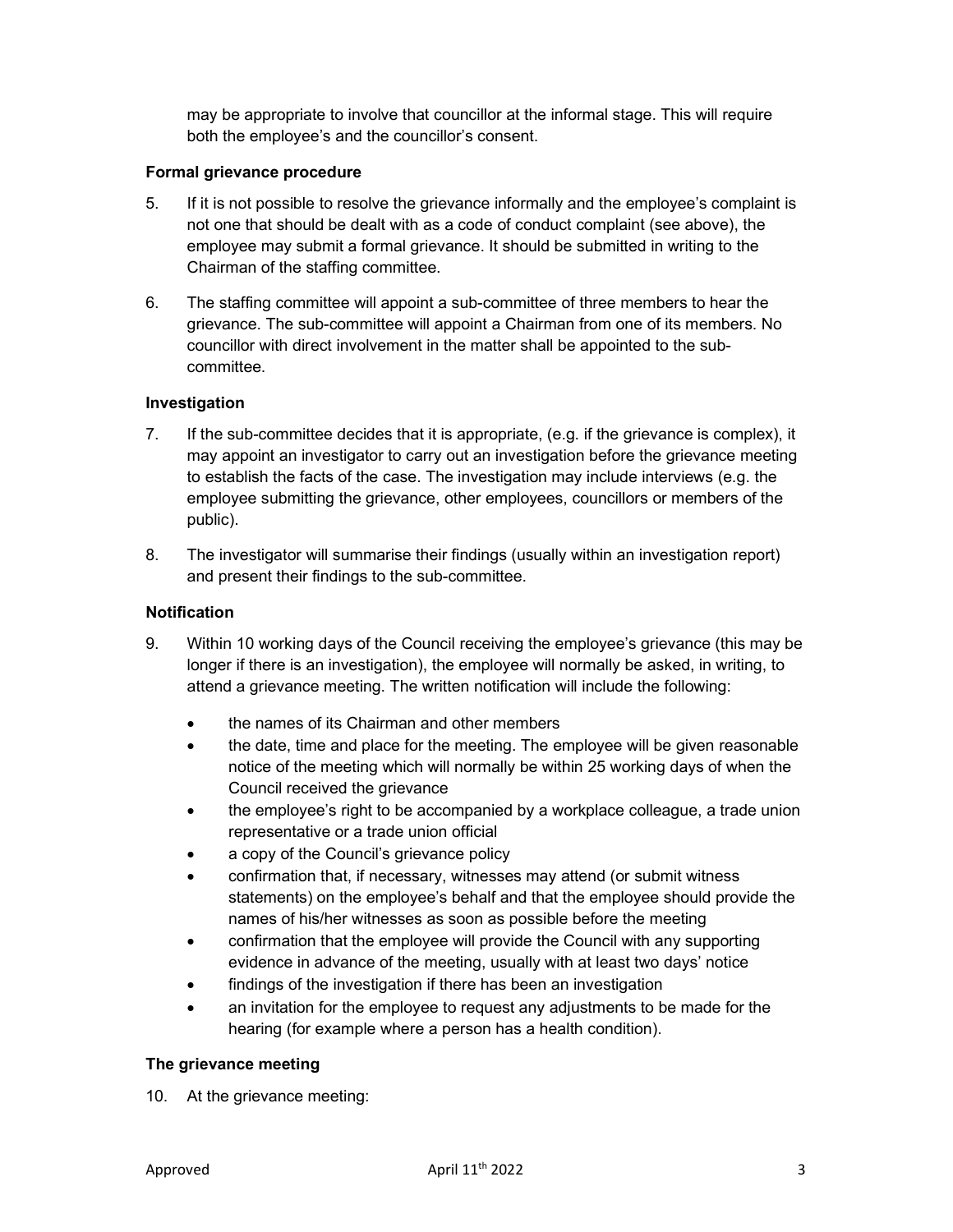- the Chairman will introduce the members of the sub-committee to the employee
- the employee (or companion) will set out the grievance and present the evidence
- the Chairman will ask the employee questions about the information presented and will want to understand what action does he/she wants the Council to take
- any member of the sub-committee and the employee (or the companion) may question any witness
- the employee (or companion) will have the opportunity to sum up the case
- a grievance meeting may be adjourned to allow matters that were raised during the meeting to be investigated by the sub-committee.
- 11. The Chairman will provide the employee with the sub-committee's decision, in writing, usually within five working days of the meeting. The letter will notify the employee of the action, if any, that the Council will take and of the employee's right to appeal.

### The appeal

- 12. If an employee decides that his/her grievance has not been satisfactorily resolved by the sub-committee, he/she may submit a written appeal to the staffing committee. An appeal must be received by the Council within five working days of the employee receiving the sub-committee's decision and must specify the grounds of appeal.
- 13. Appeals may be raised on a number of grounds, e.g.:
	- a failure by the Council to follow its grievance policy
	- the decision was not supported by the evidence
	- the action proposed by the sub-committee was inadequate/inappropriate
	- new evidence has come to light since the grievance meeting.
- 14. The appeal will be heard by a panel of three members of the staffing committee who have not previously been involved in the case. There may be insufficient members of the staffing committee who have not previously been involved. If so, the appeal panel will be a committee of three Council members who may include members of the staffing committee. The appeal panel will appoint a Chairman from one of its members.
- 15. The employee will be notified, in writing, usually within 10 working days of receipt of the appeal of the time, date and place of the appeal meeting. The meeting will normally take place within 25 working days of the Council's receipt of the appeal. The employee will be advised that he/she may be accompanied by a workplace colleague, a trade union representative or a trade union official.
- 16. At the appeal meeting, the Chairman will:
	- introduce the panel members to the employee
	- explain the purpose of the meeting, which is to hear the employee's reasons for appealing against the decision of the staffing sub-committee
	- explain the action that the appeal panel may take.
- 17. The employee (or companion) will be asked to explain the grounds of appeal.
- 18. The Chairman will inform the employee that he/she will receive the decision and the panel's reasons, in writing, within five working days of the appeal meeting.